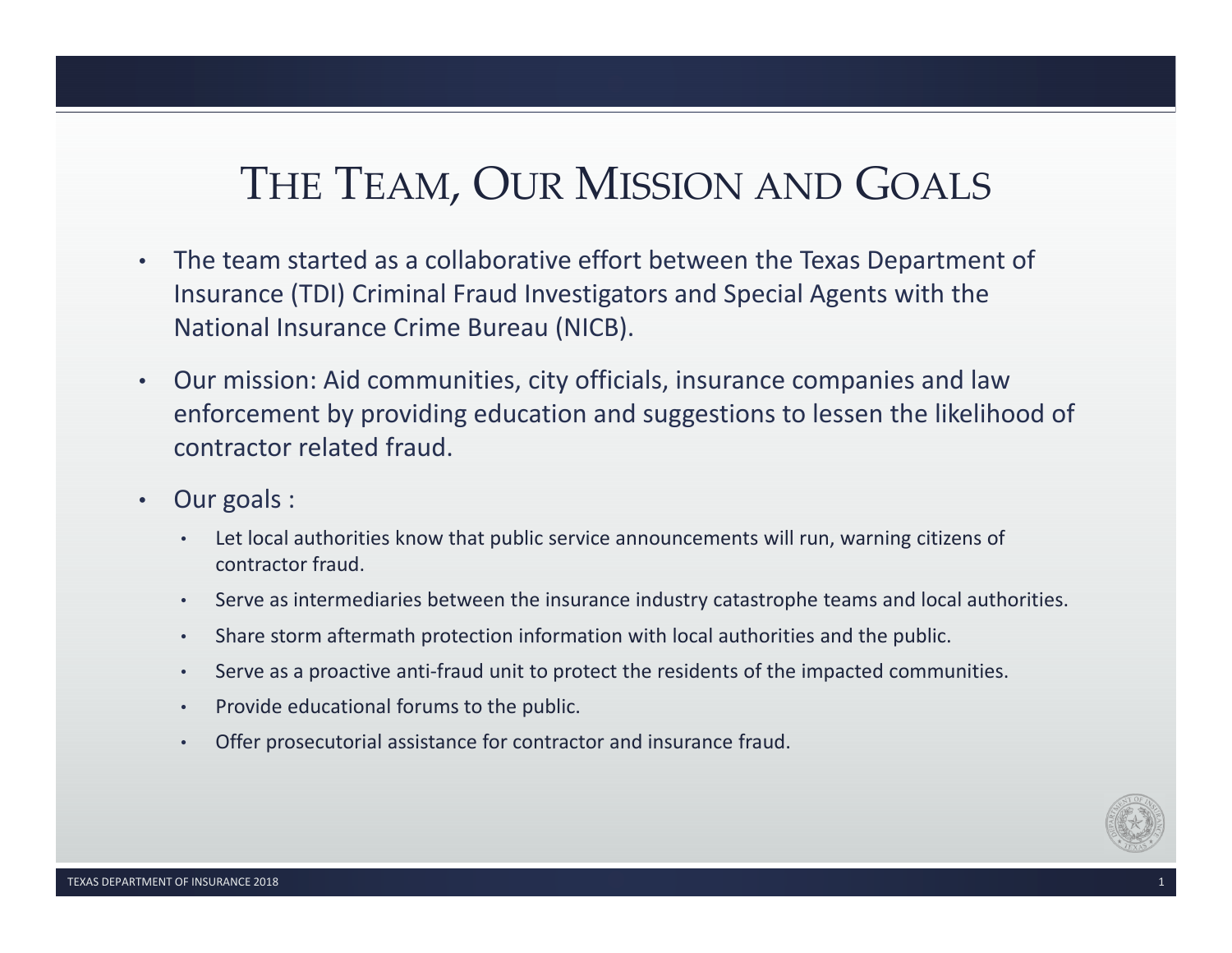# **HISTORY**

Just one week before the tornados hit three North Texas counties, the team met for the first time to attend training on roofing best practices. We had individuals from the insurance and roofing industries provide training. We were able to learn the right way to install on a roof, and how it is estimated, and how fraud could be committed.

The plan was to prepare and train over the next few months, order catastrophe brochures, write down our mission and objectives, prepare PSAs, and create educational PowerPoints.

WELL…

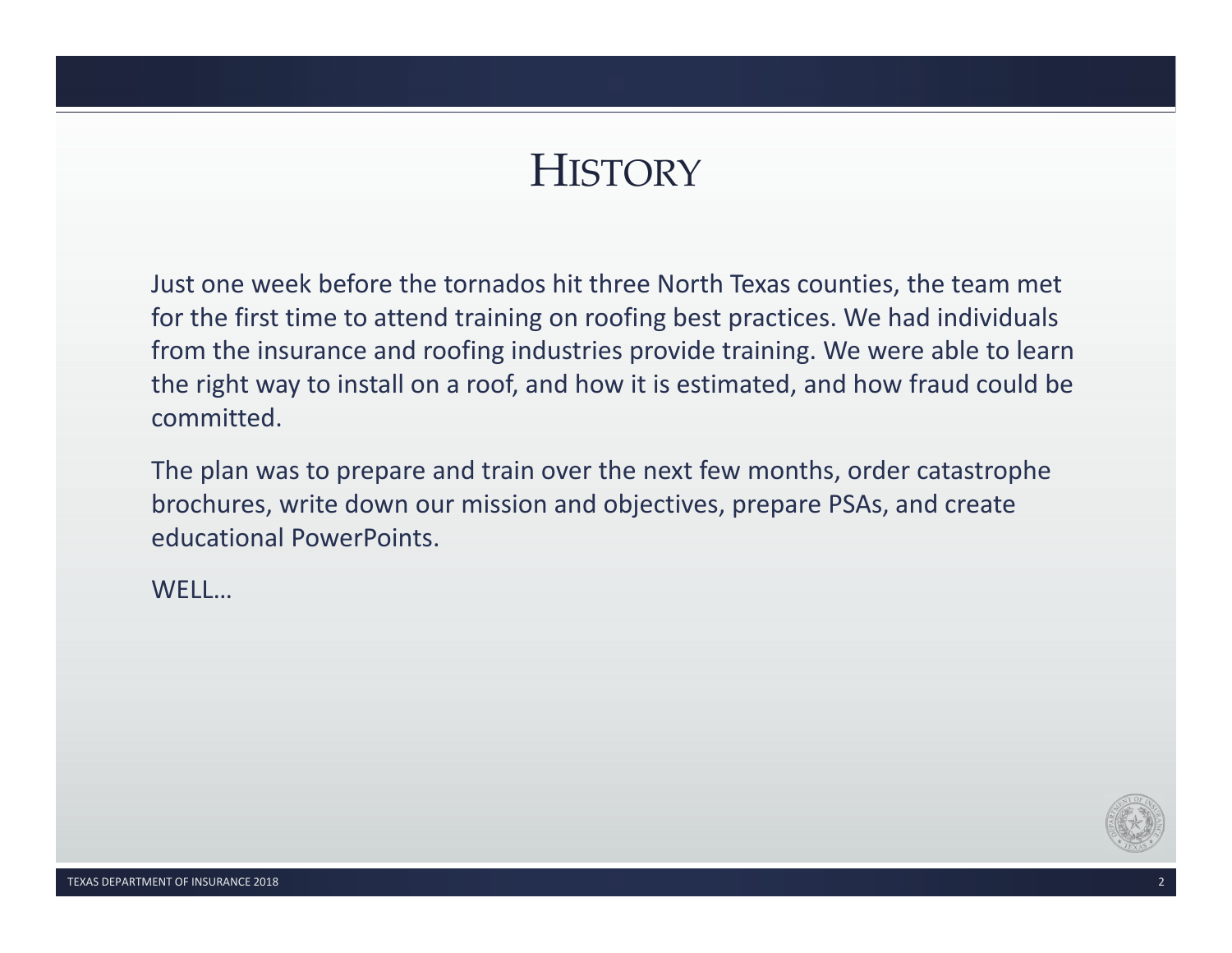# ONCE INITIAL CONTACT WAS MADE

- • Contact the senior patrol officer on duty at the local police department and explain who we are and our goal.
- •Get maps from the city of the damaged area.
- • Contact PD Records, obtain copies of current solicitation requirements and copies of the city ordinance.
- •Contact building inspectors to determine current procedures.
- • Contact city manager/mayor, make recommendations. (This also took place via senior officers at the PD/EOC.)
- •Provide anti‐fraud literature and PSA wording suggestions.

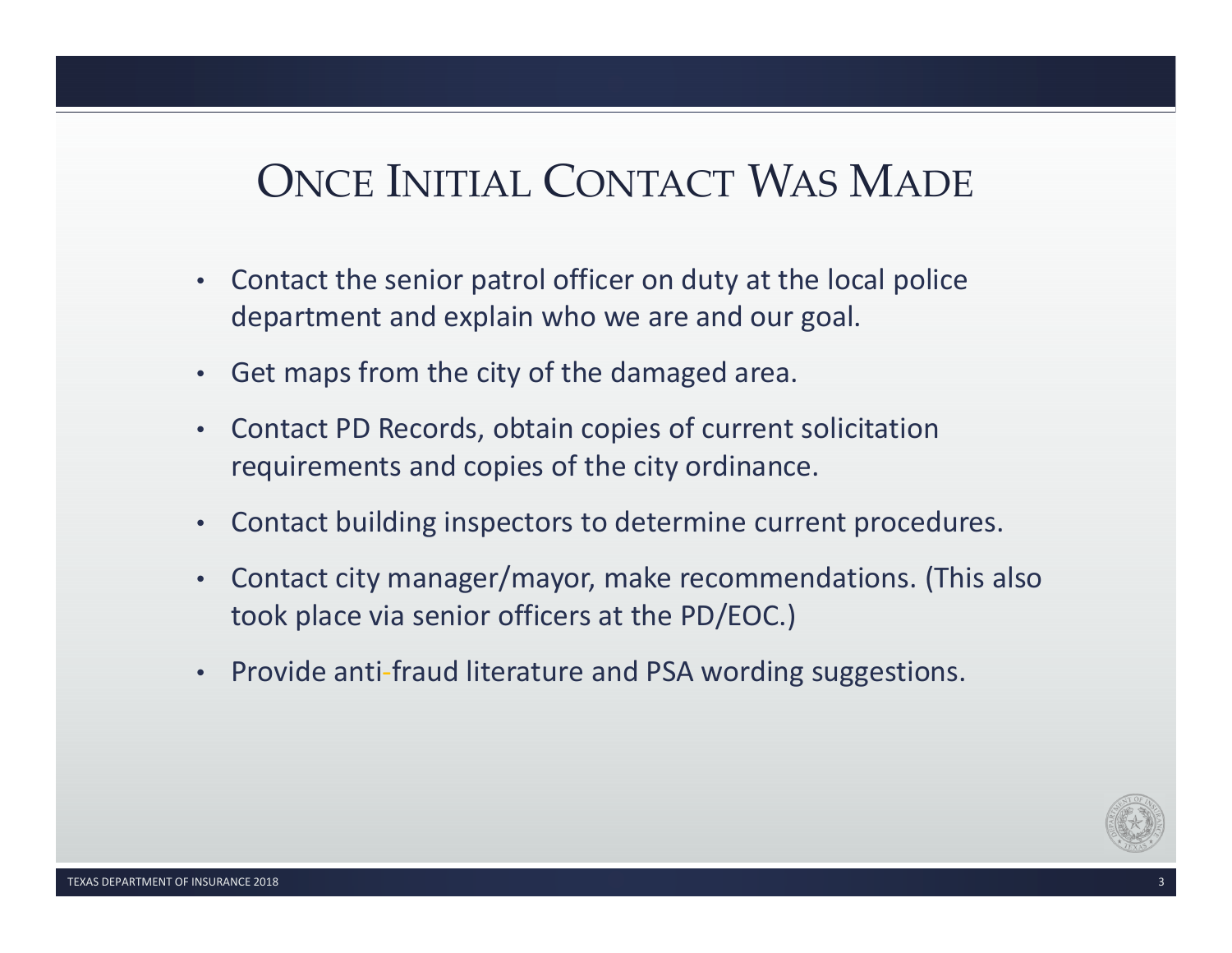# SUGGESTIONS WE MADE

### **Solicitation**

- • No permits to those from outside of the DFW area for two weeks. Sex offender, background, and warrant checks on all applicants.
- •Post requirements on the city website.

### **Building**

- •Each contractor should be registered, DL / ID required.
- •Every member of the construction crew should be registered.
- •Vehicle license plate number should be on the permit.
- • No permits / registration to contractors from out of the DFW area for a two week period.
- •Any roof repairs should require a building permit.
- •Proof of liability and workers' compensation insurance.
- •Post the requirements on the city website.

### **KNOW WHO IS ON YOUR ROOF.**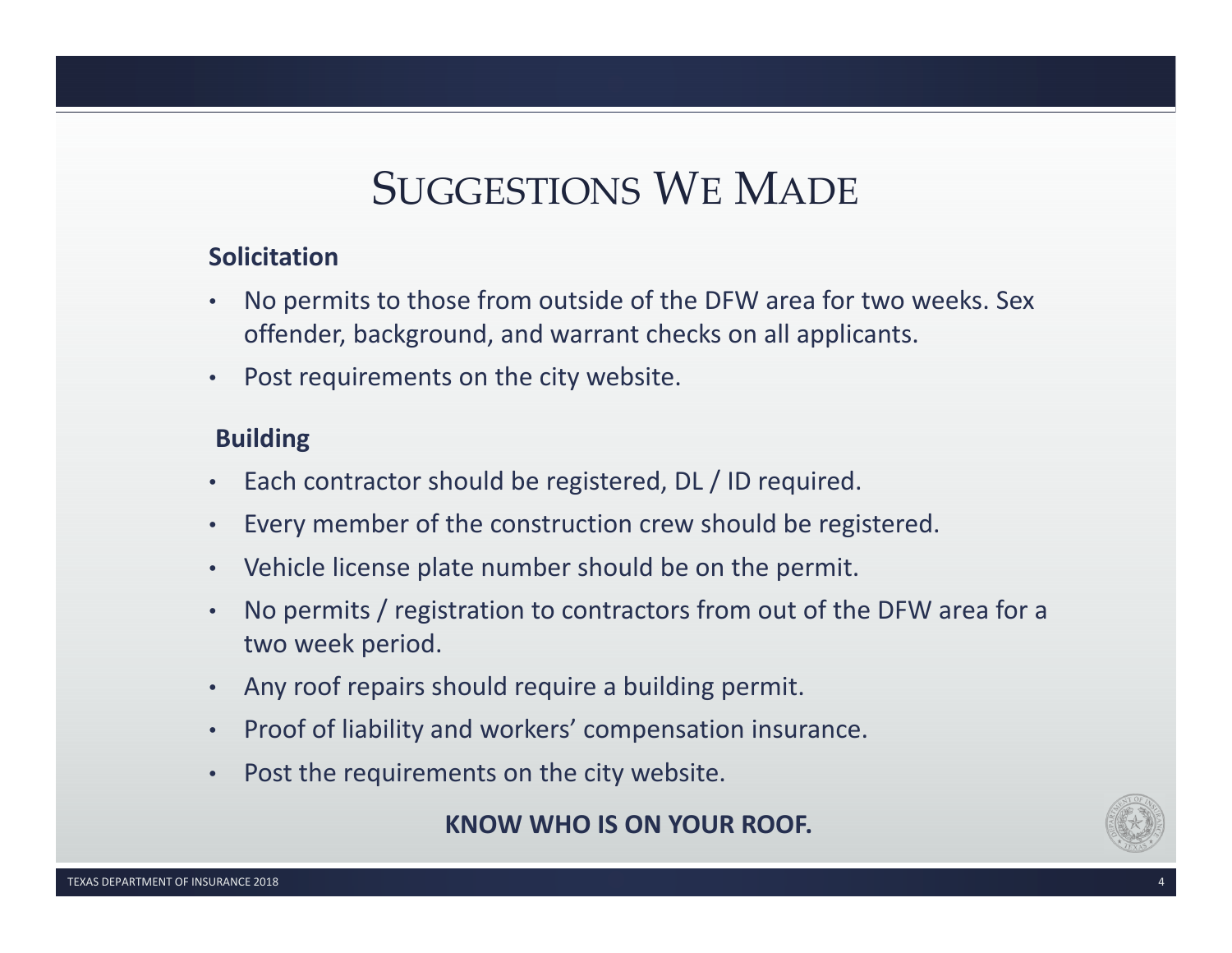## SECONDARY ACTIONS

- •NICB PSA released.
- •PSA documents sent to PD/EOC for inclusion in city releases.
- •Local media involvement.
- •News releases relating to TDI /NICB.
- Use of local PD dispatch / assigned officers.
- Visit all insurer "CAT" trailers.
- • Patrol areas affected, approach homeowners to discuss problems associated with fraud following a disaster, help homeowners make educated decisions.
- •Discuss the types of fraud encountered with city officials and the public.
- •Participate in public speaking engagements.
- •Refer homeowners to the TDI Consumer Help Line.

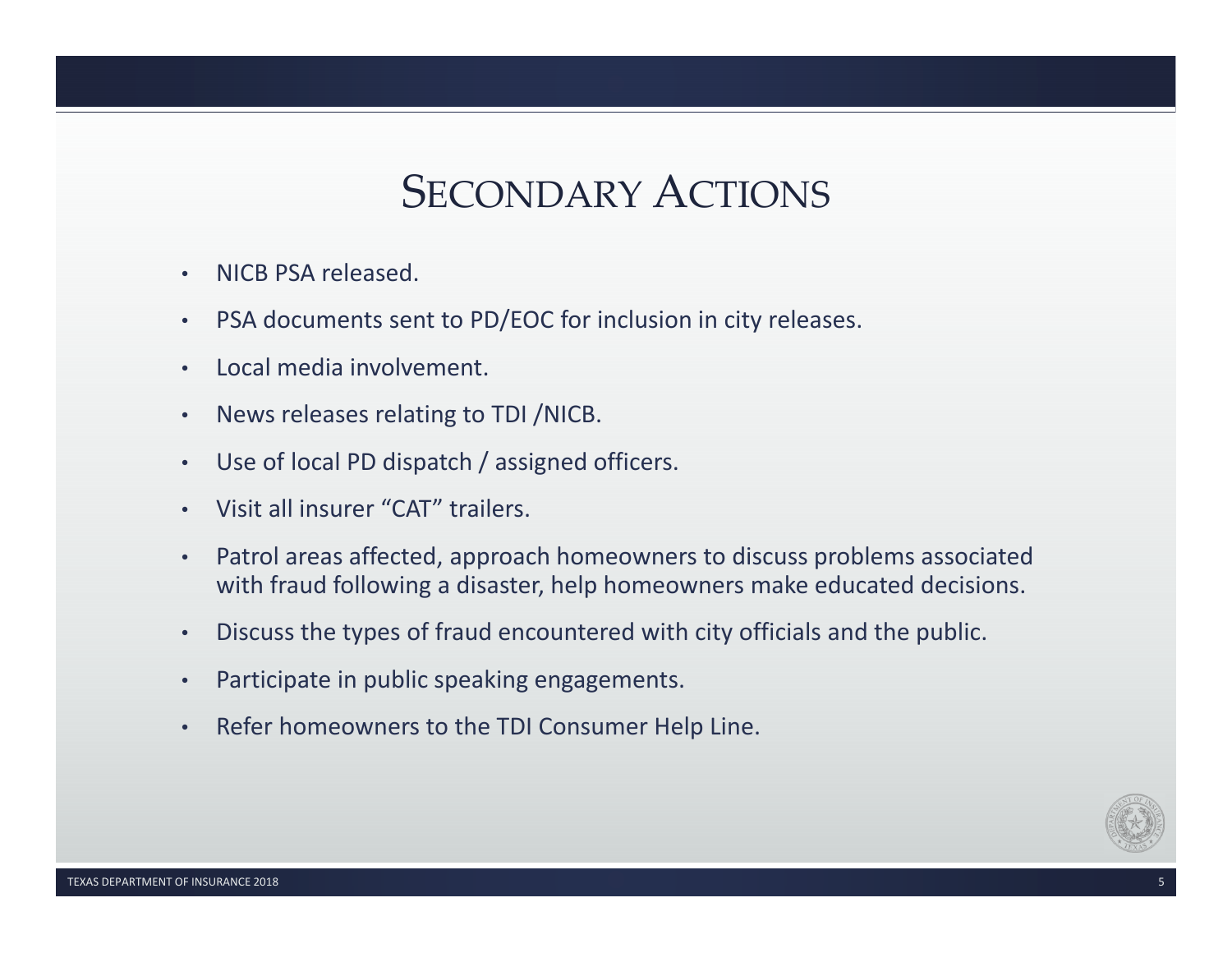## IMPACT

- •Contractors reporting other contractors.
- •Built relationships with contractors.
- •Building inspectors reporting contractors.
- •Patrol officers contacting us for guidance.
- • Residents being assertive and confident with contractors, making informed decisions.
- •Residents calling us directly.
- •Walking / driving through neighborhoods and being recognized.
- • TDI/NICB team activity being posted on the cities' and on a state representative's websites.
- •Multiple speaking engagement requests.
- • Permanent changes being made to city requirements for building permits and solicitation permits.

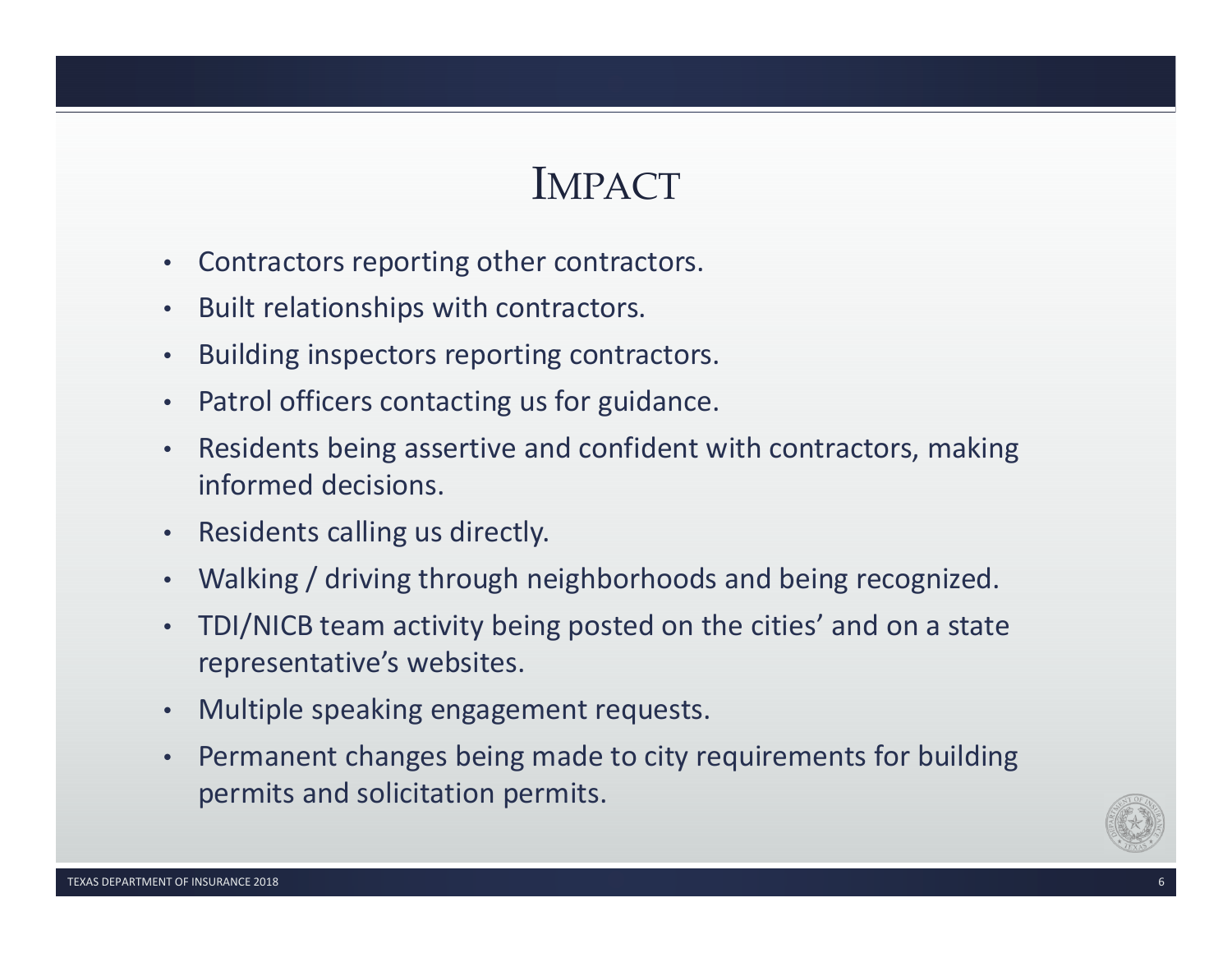# SEPTEMBER 2017: HURRICANE HARVEY

- • Widespread damage over a vast area of the state. Multiple teams deployed.
- • Loss of power, contaminated drinking water, loss of water pressure.
- • Teams had to be sensitive to the immediate needs of the community.
- • Worked directly with local police departments.

### tdi | Harvey Scam Alert:

### **THE SCAM:**

Someone offers to help you, but there's a fee to file your claim.

### **WHAT TO DO:**

Don't provide any personal info! There's no fee to file any claim.

- •Increased visibility with social media, Facebook live.
- •Approximately 17 presentations to the public at the request of city officials.
- •Steps taken to implement recommendations permanently.
- •Increase in speaking engagement requests, word of mouth referrals.
- • We found that the biggest impact is created with education. Passing our knowledge to law enforcement, and spending time educating members of the public. Both of whom, in turn, pass on this education.

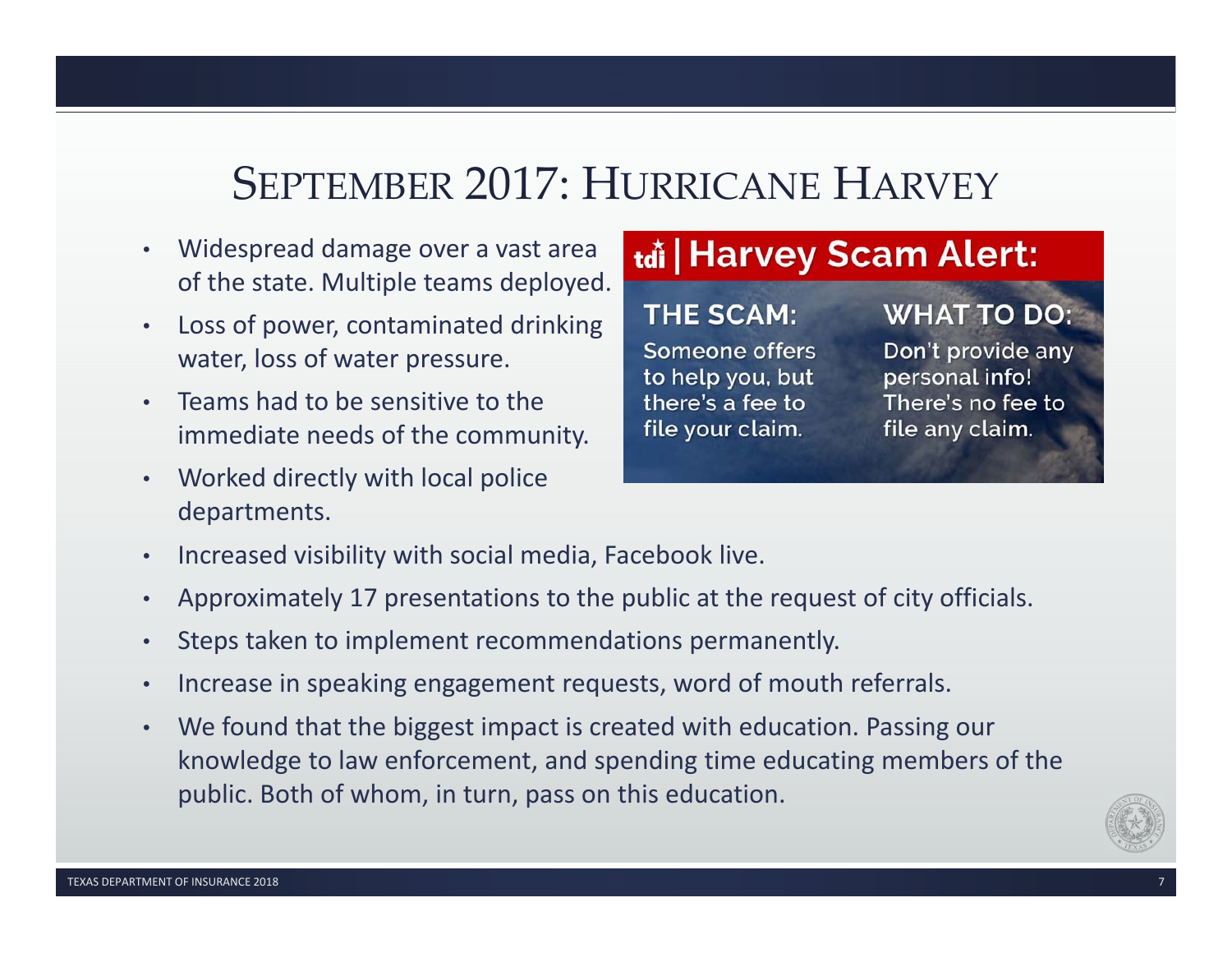## SOLICITORS AND CONTRACTORS

- Know your city's local ordinance.
	- Benefits of permit: Background check and registration with the city know who is in your town.
- If someone is going door to door without a visible permit, do not hesitate to contact local law enforcement.
- REMEMBER: If you didn't request it, reject it.



The issuance of this solicitation permit does not constitute an endorsement by the City of Garland of any of the products or services offered by the solicitor named on the front of this badge.

This certificate was issued by the: **Garland Police Department** 1891 Forest Lane Garland, Texas 75042 972-205-1658

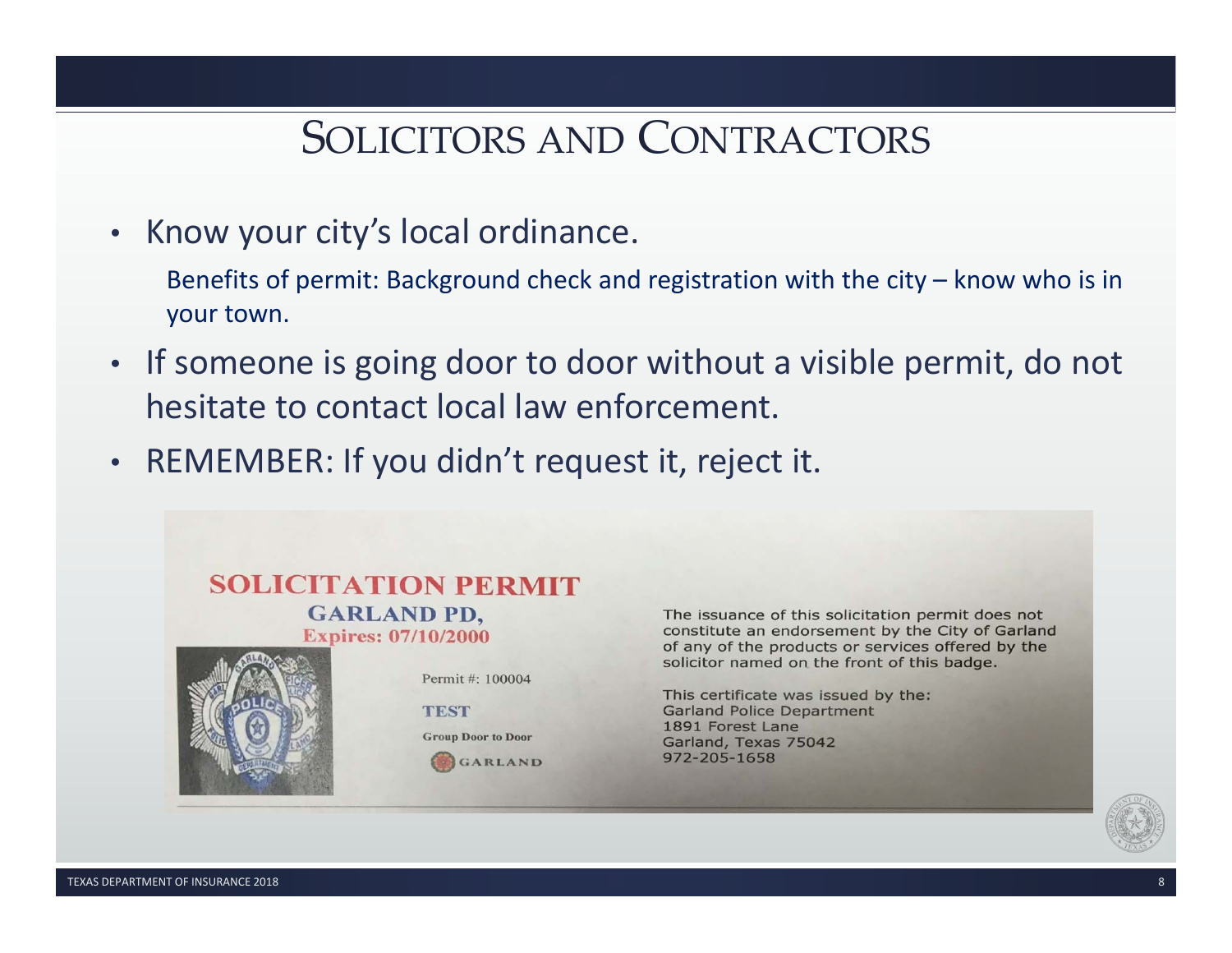- •Are building permits required within your city?
- •Are contractors required to be registered with the city?
- •Can the contractor you have selected obtain the required permits?
- •Check the requirements of your city and know who is on your roof.

**PERMIT NUMBER** 



**City of Rowlett** 3901 Main Street Rowlett, TX 75088 (972) 412-6125



#### Permit Type: Building-Residential Remodel/Accessory

| <b>Parcel Number</b> | <b>Street Address</b> |
|----------------------|-----------------------|
| Zoning               | County                |
|                      | Dallas County         |

| <b>Owner Information</b>      | <b>Applicant</b>                           |
|-------------------------------|--------------------------------------------|
| Name:<br>Phone:               | Name:<br>Phone:                            |
| <b>Contractor Information</b> | All contractors/trades will populate below |
| General Contractor:           |                                            |

**Building Information** 

Work Class: Roof

Scope of Work: **TORNADO REROOF** 

The permitee hereby agrees to comply with all applicable zoning regulations and building codes regulating the work The inspection request line number is (972) 412-6137. All Inspection requests recorded by 4:00 p.m. on any business day will be inspected the following business day. AM/PM requests cannot be honored.

ANY PERMIT ISSUED EXPIRES SIX (6) MONTHS AFTER ISSUANCE IF NO INSPECTIONS HAVE BEEN MADE.





#### **CITY OF ARANSAS PASS Building Department**

#### Occupation or registration receipt

#### **Registration Number**

having paid to the City of Aransas Pass, Texas the amount of \$100.00 as This is to certify that city occupation registration fee, is authorized to pursue the occupation of contractor

For the period of 12 months, commencing the 24th day of October, 2016 and ending the 24th day of October, 2017.

Issue Date: 10/24/2016

**Building Department** 

CITY OF ARANSAS PASS - BUILDING DEPARTMENT 601 N Avenue A, Aransas Pass, TX 78336 / (361)758-3111 / fax (361)758-1309

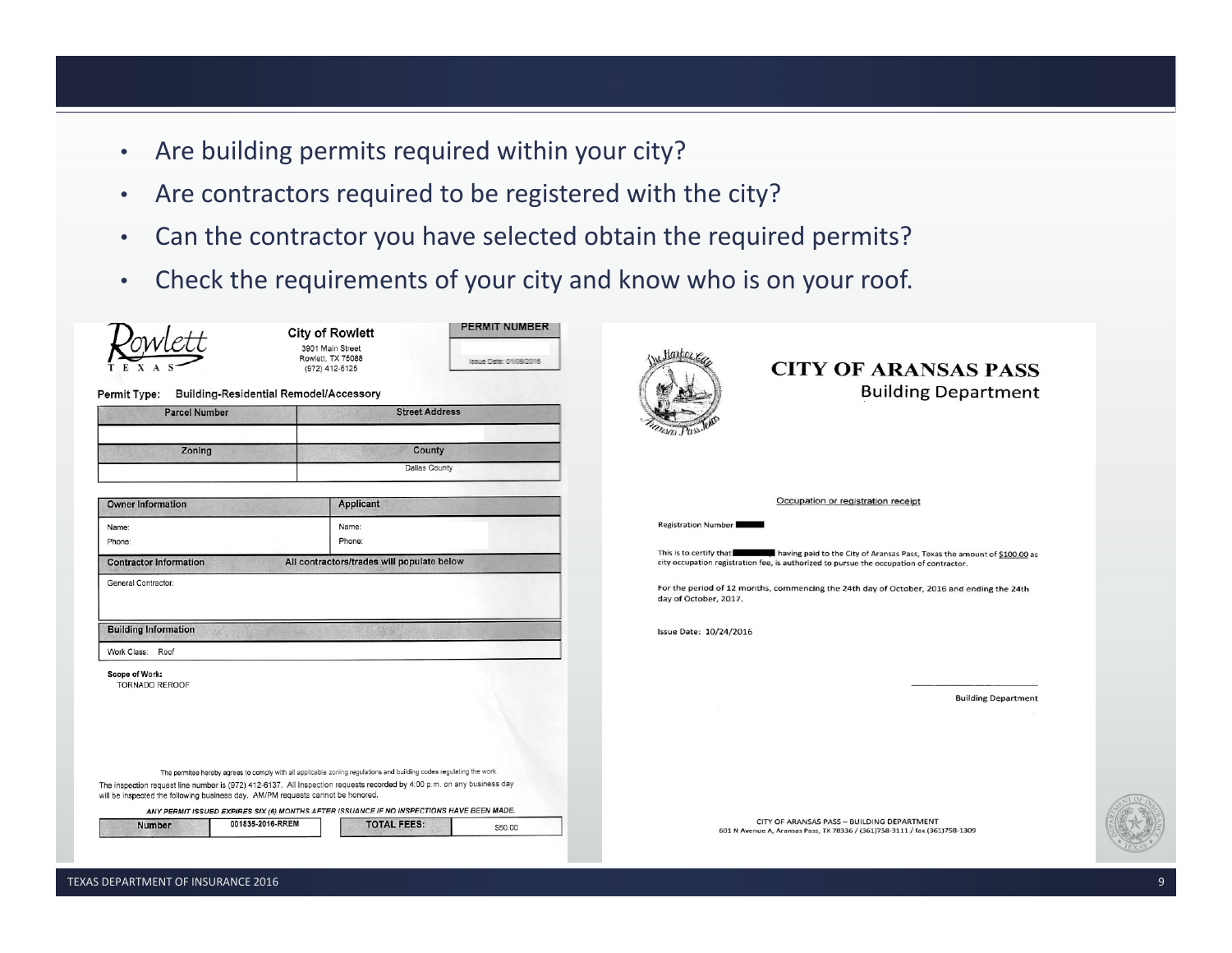# BE AWARE

- • Be cautious of selecting your contractor from someone coming to your door uninvited.
- •Do not select a contractor from business cards on your door.
- Try and use a local contractor if possible.
- • If you make a deal with the contractor for any additional work not included in the insurance claim, make sure you know all the details.
- • A reputable company should be able to afford materials so you don't have to pay everything upfront.

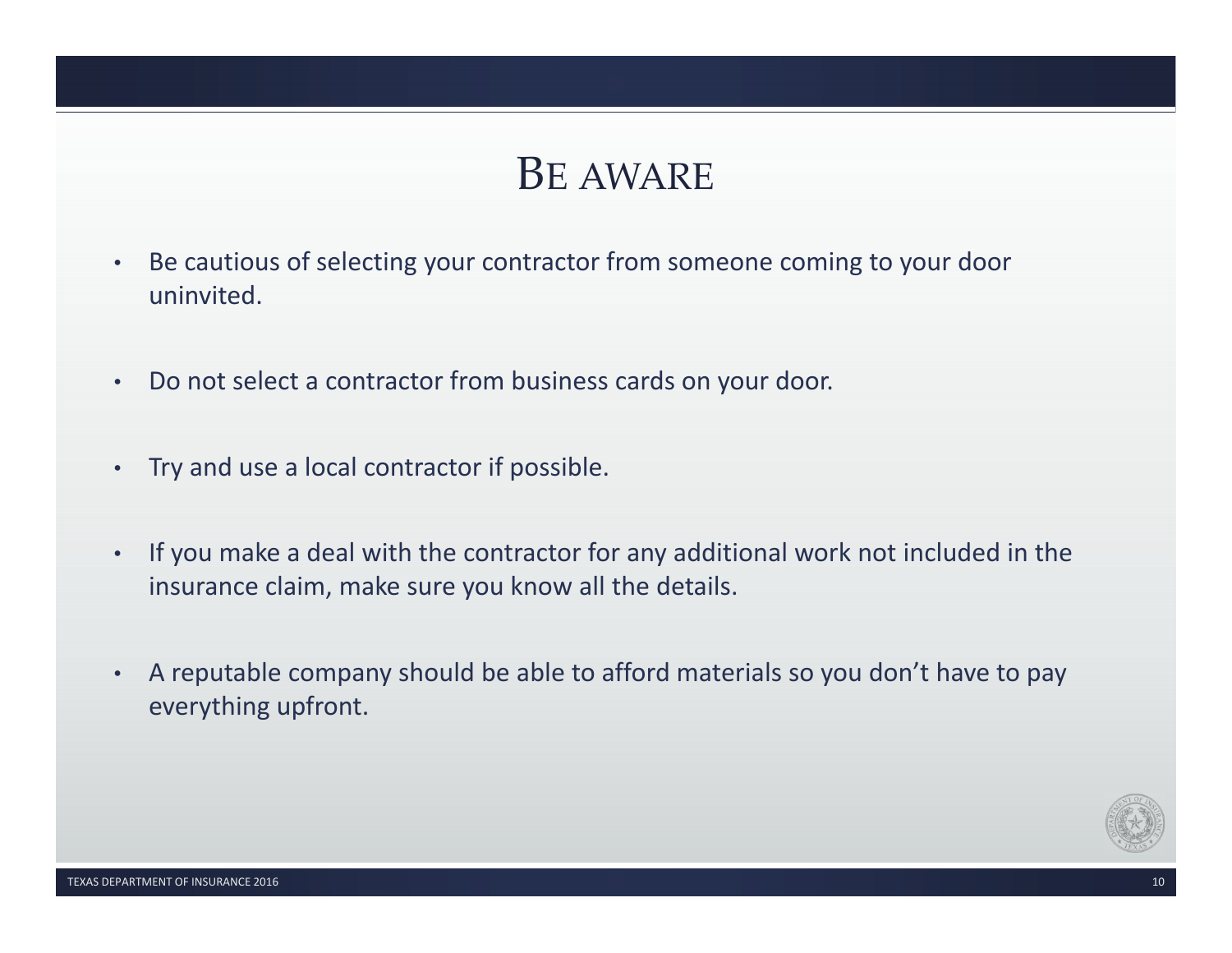# ADDITIONAL CONSIDERATIONS

- • Do not feel pressured into signing any documents/contracts – if you have ANY concerns, research the company and ask for references.
- • Get everything in writing – cost, work to be done, time schedule. Do not sign if there are blanks in the contract.
- Use Better Business Bureau and search engines.
- • How many years has the contractor been in business? Place of business? DFW area?
- Who is going to be on your roof? Who is the Supervisor?
- •Check up on progress – are they doing the work you are paying them for?
- Are they members of any type of professional association?
- •Any warranty? (If out of state, who will conduct any warranty work?)
- •It's a good idea to obtain multiple bids.
- Who is paying the deductible?
- • Are they willing to work with insurance company in submitting any supplements? Remember, your contractor cannot also negotiate your claim.
- •Have they asked for any upfront money?
- •Is the company insured? Liability and workers compensation?

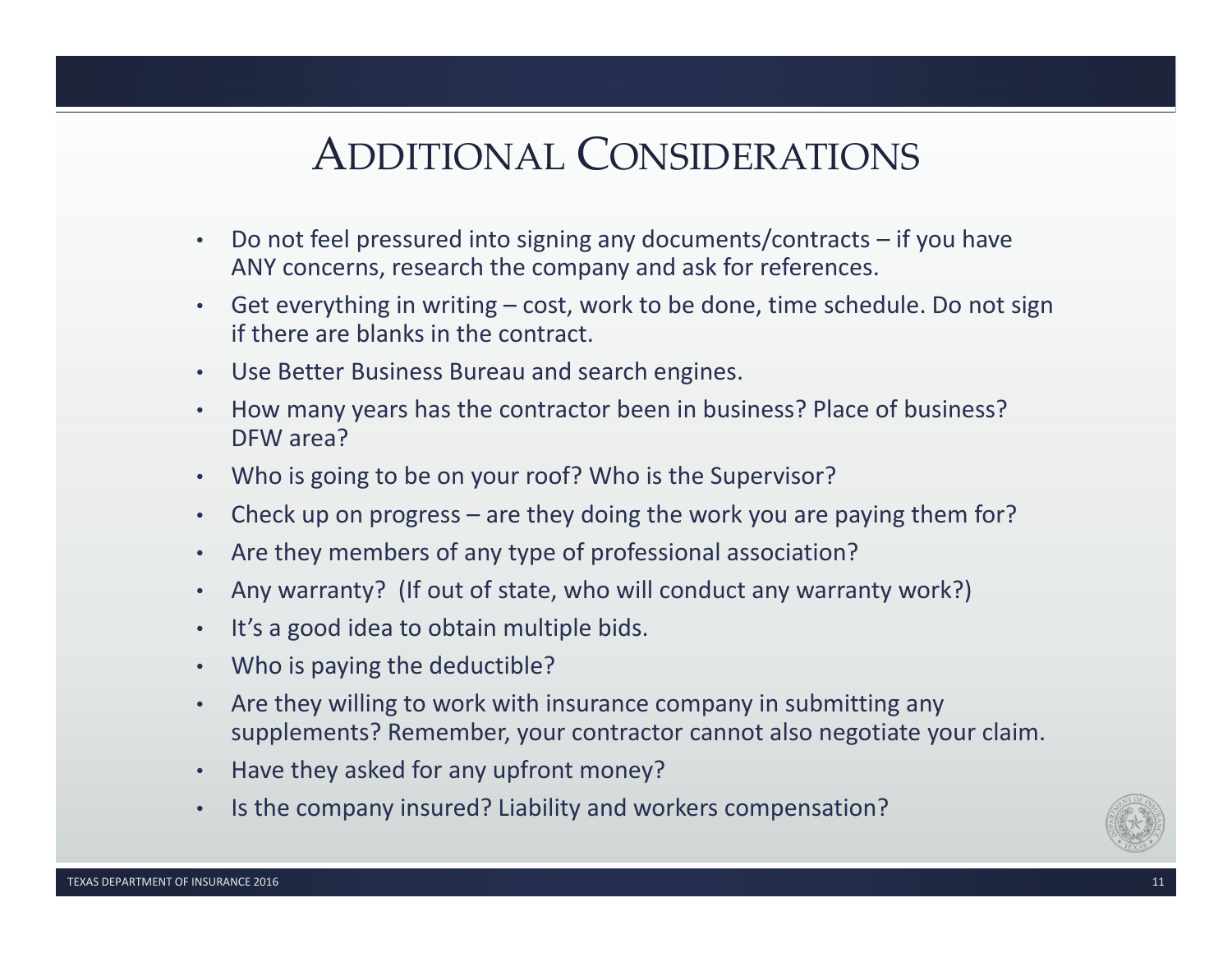# TYPES OF "SCAMS"

### **Occurring during solicitation**

### **Liability waiver to tarp the roof:**

**The waiver turns out to be a contract for the roofer to not only tarp the roof but complete the repairs.**

### **\$500 to tarp:**

**The homeowner pays \$500 and never sees the roofer again.**

### **Solicitor has the homeowner agree to roof repairs and completes a contract:**

**The contract has sections not completed when it is signed by the homeowner. Once it is signed inflated figures are added to the originally agreed price.**

**"Homeowner agrees to the listed repairs for the value of the insurance proceeds." This is ALL of the insurance check. Often the contractor is not repairing everything that was estimated for. Windows, AC, electrical outlets, garage door and brick work may be items you are being paid for but not included with the Roofers contract.**

### **Waiving deductible:**

**Roofer offers to absorb your deductible. Be aware that there may be items that will not be replaced to the value of the deductible.**